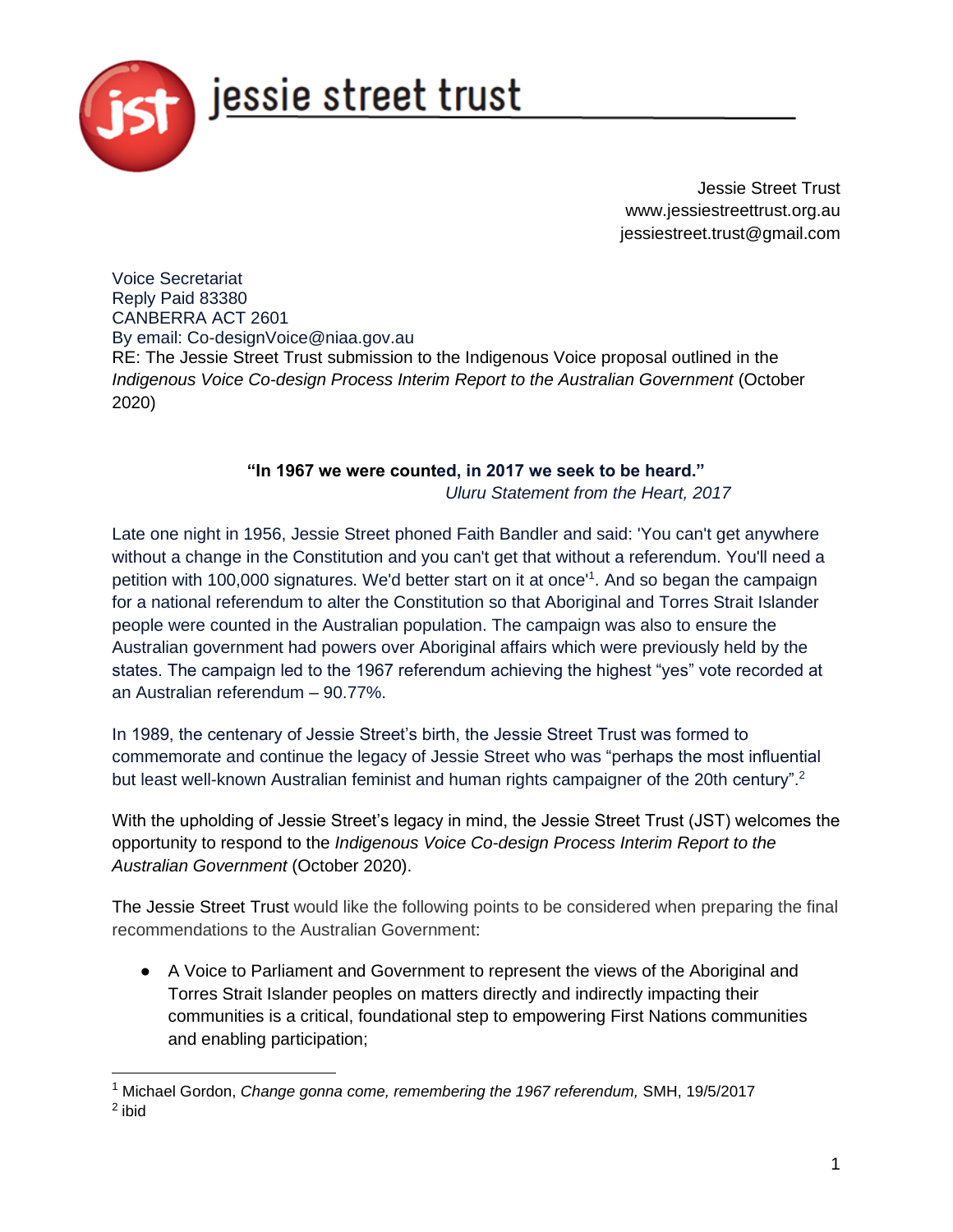- Aboriginal and Torres Strait Islander peoples must be able to determine the means by which they are represented through the Local & Regional and National Voices; and
- Whilst we understand that constitutional enshrinement was not part of the scope of the co-design process, we believe that once this process has defined a clear model, the existence and core functions of the Voice must next be enshrined within the Constitution to ensure it is effective, independent and perceived as legitimate.

## **A National Voice to Parliament and Government**

The JST fully supports the National Co-design Group's proposals for a "National Voice to provide advice to the Parliament on national issues impacting Aboriginal and Torres Strait Islander peoples." A National Voice would significantly progress Australia's implementation of the principles outlined in the UN Declaration on the Rights of Indigenous Peoples, including Article 19, requiring that UN member states consult and cooperate with Indigenous communities 'through their own representative institutions to obtain their free, prior and informed consent'<sup>3</sup> when making legislative or administrative change that would impact them. Further, the JST supports the interim report's proposition that the National Voice would *not* administer programs, provide funding, or be able to veto laws made by the Parliament.

It is, however, imperative that the National Voice be able to provide advice to the Australian Government, in the *early* stages of policy design. Evidence is overwhelming, that the success of programs aimed at specific communities is dependent on the ability of these communities to participate in the design of the policies and programs. Without sufficient consultation time, the Voice's review process of proposed laws and policies risks becoming a tick the box exercise.

The JST also supports the proposal that a Statement of Consultation be provided with Bills addressing engagement with a National Voice as a key transparency mechanism. This will require the Voice to scrutinise proposed legislative reforms to assess their impacts on Aboriginal and Torres Strait Islander peoples and document their response and any advice provided to the government or Parliament. The Statement should be publicly available and tabled in Parliament at the time of the second reading speech, much as statements of compatibility are provided under the *Human Rights (Parliamentary Scrutiny) Act 2011*. We believe this process could provide a forum for the views of First Nations peoples to be duly considered in the parliamentary process by the democratically elected representatives of the Australian people. To be truly successful, we would encourage Parliament and the Australian Government to embrace this opportunity for open dialogue with First Nations peoples in good faith, consulting early and consulting often, to ensure Statements of Consultation are given appropriate consideration in democratic processes.

<sup>3</sup> United Nations Declaration on the Rights of Indigenous Peoples, Article 19, available at [https://www.un.org/development/desa/indigenouspeoples/declaration-on-the-rights-of-indigenous](https://www.un.org/development/desa/indigenouspeoples/declaration-on-the-rights-of-indigenous-peoples.html)[peoples.html](https://www.un.org/development/desa/indigenouspeoples/declaration-on-the-rights-of-indigenous-peoples.html)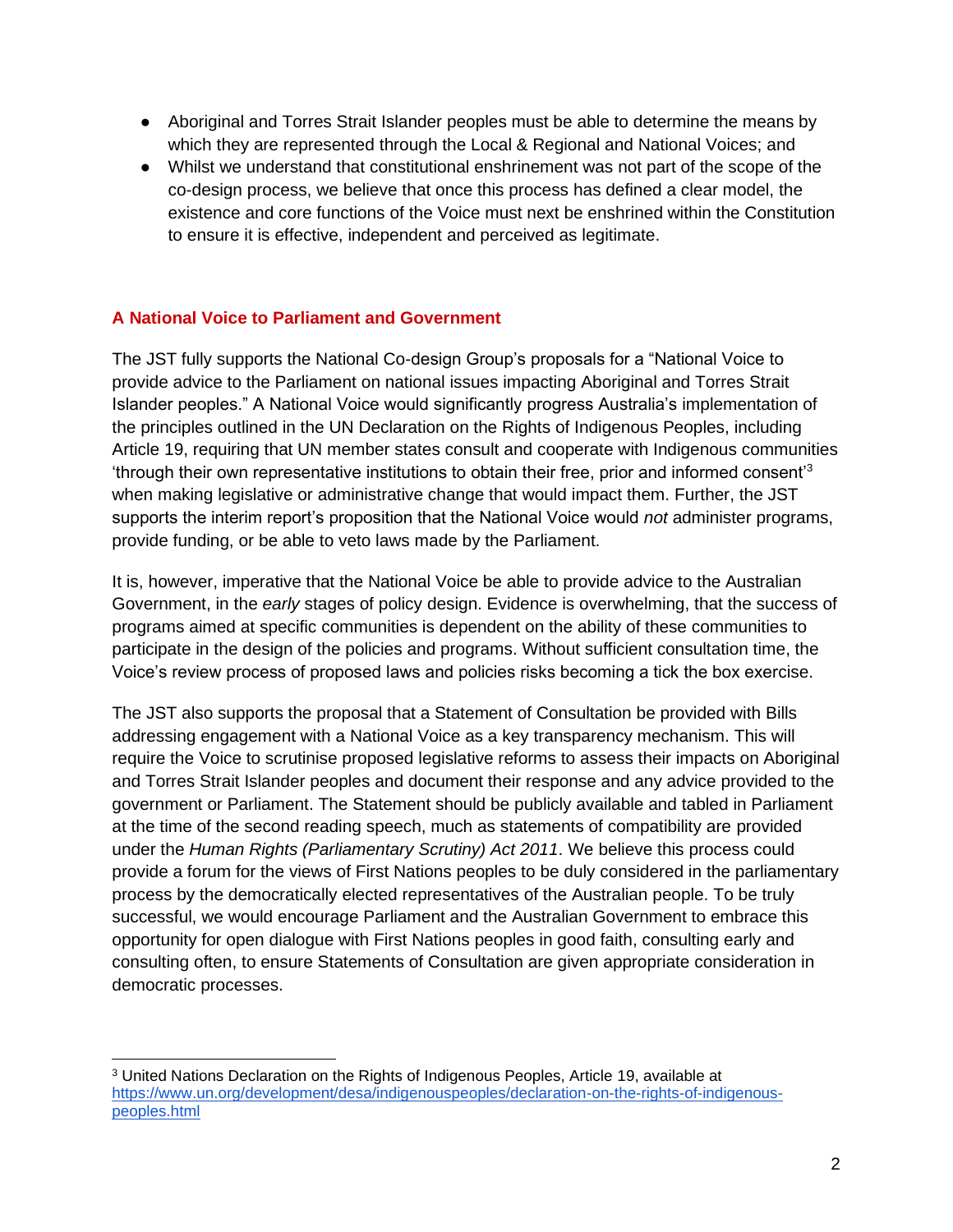## **Legitimacy of Voice and determination of representation**

As the interim report notes, legitimacy of Aboriginal and Torres Strait Islander peoples' representation is paramount. It is therefore imperative that regional and local Aboriginal and Torres Strait Islander communities determine how their representatives will be elected or selected to the Local, Regional and National Voices. The National Voice must be representative of the diverse populations and needs of Aboriginal and Torres Strait Islander people. Representatives must *not* be appointed by the Australian Government.

The Australian Human Rights Commission's *Wiyi Yani U Thangani (Women's Voices) Report* has highlighted the urgent need to ensure that Aboriginal and Torres Strait Islander women and girls, as some of the most marginalised groups in the Australian community, are given increased opportunities for self-determination and participation in the policy-making process which impacts their lives.<sup>4</sup> The report records the views of numerous and diverse Indigenous women from all around Australia consistently expressing the desire for greater representation. A key theme emerging from the *Wiyi Yani U Thangani* report is that Aboriginal and Torres Strait Islander women wish to be engaged by, and work cooperatively with, policy makers to develop programs that can effectively meet the needs of Indigenous communities. The National and Local and Regional Voices offer potential for capacity-building among Indigenous women, providing forums in which women could participate in deliberative processes, engage strategically to advocate for their communities and develop leadership experience. Critically, the proposed model explicitly identifies gender-balanced representation as a necessary requirement for effective representation of Aboriginal and Torres Strait Islander communities.

As the Interim Report states, it is critical that the National Voice and Local and Regional Voices be linked in order to develop policies that will result in achievable and sustainable outcomes and in order to improve the lives of indigenous Australians across a range of areas. For this to be achieved, it is imperative that the National Voice intersects with existing bodies and organisations.

We believe that in order for the Voice to effectively and legitimately 'speak' on behalf of First Nations peoples from diverse circumstances, it is critical that Aboriginal and Torres Strait Islander peoples determine the means by which they select their representatives, as well as by whom they will be represented.

## **The absolute necessity for a constitutionally enshrined National Indigenous Voice**

Over the years there have been numerous Indigenous representative and advisory bodies to advocate and advise on the needs of Indigenous Australians, but many have been dissolved when administrative or other problems have arisen, leaving a vacuum. Enshrining the National

<sup>4</sup> Australian Human Rights Commission, Wiri Yani U Thangani (Women's Voices): Securing Our Rights, Securing Our Future, 2002, pp. 80-91, available at: [https://humanrights.gov.au/our-work/aboriginal-and](https://humanrights.gov.au/our-work/aboriginal-and-torres-strait-islander-social-justice/publications/wiyi-yani-u-thangani)[torres-strait-islander-social-justice/publications/wiyi-yani-u-thangani](https://humanrights.gov.au/our-work/aboriginal-and-torres-strait-islander-social-justice/publications/wiyi-yani-u-thangani)